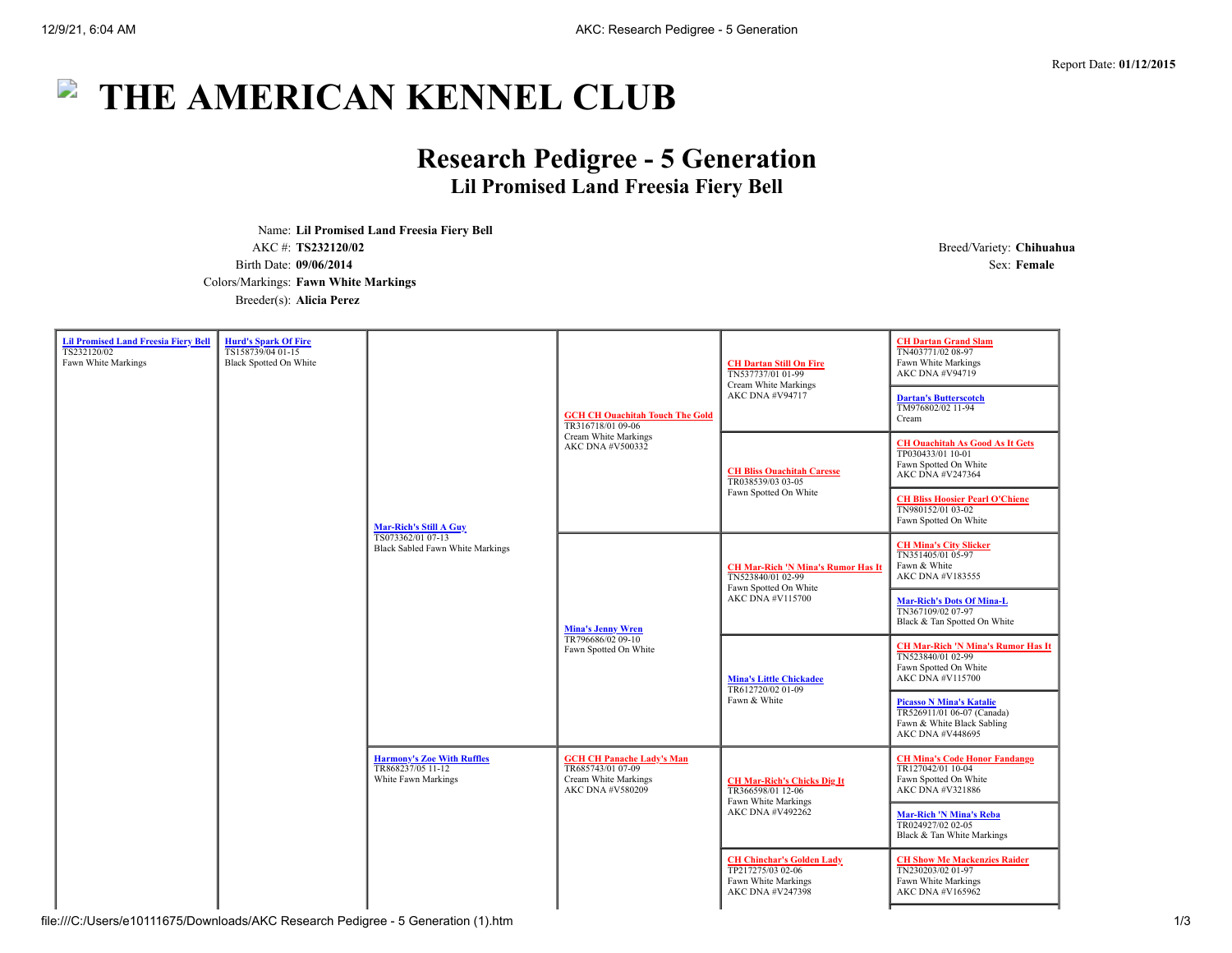|                                                                                     |                                                                                                               |                                                                                                         |                                                                                                            | <b>Chinchar's Beauty Spot</b><br>TN841415/05 06-00<br>Fawn Spotted On White                                 |
|-------------------------------------------------------------------------------------|---------------------------------------------------------------------------------------------------------------|---------------------------------------------------------------------------------------------------------|------------------------------------------------------------------------------------------------------------|-------------------------------------------------------------------------------------------------------------|
|                                                                                     |                                                                                                               | <b>Mar-Rich's Celebrity-L Of Rojo</b><br>TR123109/03 09-06<br>Fawn Spotted On White                     | <b>CHO Pag's No Way Jose</b><br>TR021519/01 09-03<br>Fawn & White Black Sabling                            | <b>O Pags Sha-Ring Chinook Bear</b><br>TN495868/01 07-98<br>Fawn & White<br>AKC DNA #V102831                |
|                                                                                     |                                                                                                               |                                                                                                         |                                                                                                            | O Pags' O'So Graceful<br>TN885941/06 09-01<br>Fawn & White                                                  |
|                                                                                     |                                                                                                               |                                                                                                         | <b>Fandango Calico 'O Mar-Rich-L</b><br>TP139723/02 12-02<br>Fawn Spotted On White                         | <b>Fandango Rock My World-S</b><br>TP005020/02 05-01<br>Fawn White Markings<br>AKC DNA #V179493             |
|                                                                                     |                                                                                                               |                                                                                                         |                                                                                                            | <b>Mar-Rich's I Feel Lucky-L</b><br>TN925451/02 05-01<br>Black & Tan White Markings                         |
| <b>Li'L Promised Land's Blazin Star</b><br>TS176154/01 01-15<br>Fawn White Markings | <b>GCH CH Hurd's Blazin The Way At Lamar</b><br>TR627692/05 04-08<br>Cream White Markings<br>AKC DNA #V509702 | <b>CH Fandango Blaze Of Glory-S</b><br>TP139723/01 07-02<br>Gold White Markings<br>AKC DNA #V223671     | <b>Fandango Rock My World-S</b><br>TP005020/02 05-01<br>Fawn White Markings<br>AKC DNA #V179493            | <b>CH Neben's Solid Gold Solo</b><br>TN598244/01 02-99<br>Gold & White<br><b>AKC DNA #V94778</b>            |
|                                                                                     |                                                                                                               |                                                                                                         |                                                                                                            | <b>Hurd's Flutterby Dizzy Lizzy</b><br>TN722696/04 12-99<br>Black & Tan White Markings                      |
|                                                                                     |                                                                                                               |                                                                                                         | Mar-Rich's I Feel Lucky-L<br>TN925451/02 05-01<br>Black & Tan White Markings                               | <b>CH Mar-Rich 'N Mina's Rumor Has It</b><br>TN523840/01 02-99<br>Fawn Spotted On White<br>AKC DNA #V115700 |
|                                                                                     |                                                                                                               |                                                                                                         |                                                                                                            | Mar-Rich's Give Me That Wink-L<br>TN710054/01 06-99<br>Black & Tan White Markings                           |
|                                                                                     |                                                                                                               | <b>Hurd's Good As Gold</b><br>TR286862/01 07-07<br>Gold White Markings                                  | <b>CH Misalou's Mir Mir On The Wall</b><br>TP087820/01 08-02<br>Fawn White Markings<br>AKC DNA #V352358    | <b>CH Ouachitah Mirror Image</b><br>TN366397/04 02-98<br>Fawn<br>AKC DNA #V107133                           |
|                                                                                     |                                                                                                               |                                                                                                         |                                                                                                            | <b>Misalou's Miss Mar-El-To</b><br>TN452270/01 07-98<br>Cream White Markings                                |
|                                                                                     |                                                                                                               |                                                                                                         | <b>Hurd's Angie Baby</b><br>TR011751/01 06-04<br>Fawn White Markings                                       | <b>CH Hurd's Prom Knight</b><br>TP088281/01 10-01<br>Fawn & White Black Sabling<br>AKC DNA #V210154         |
|                                                                                     |                                                                                                               |                                                                                                         |                                                                                                            | <b>Hurd's Kiss Of Kaila</b><br>TN523761/01 09-99<br>Red                                                     |
|                                                                                     | <b>Lady Jasmine Perez</b><br>TR174955/05 06-06<br>Fawn & White Black Sabling<br>AKC DNA #V619584              | <b>CHO Pag's Rio Bravo</b><br>TN932604/01 04-01<br>Black & Tan White Markings<br><b>AKC DNA #V98948</b> | <b>CHO Pag's Rocket Hombre Bear</b><br>TN719688/01 01-00<br>Black & Tan White Markings<br>AKC DNA #V102822 | <b>CHO Pag's Unforgetable Bear-L</b><br>TM633502/01 02-92<br>Chocolate Tan Markings<br>AKC DNA #V102829     |
|                                                                                     |                                                                                                               |                                                                                                         |                                                                                                            | <b>O Pags Clover</b><br>TD378510 10-91<br>Black & White                                                     |
|                                                                                     |                                                                                                               |                                                                                                         | <b>O Pag's Black Pearl Osa</b><br>TN362136/02 03-99                                                        | <b>CHO Pag's Pequito Hombre Bear</b><br>TD378513 01-93<br>Black & Tan                                       |
|                                                                                     |                                                                                                               |                                                                                                         | <b>Black White Markings</b>                                                                                | <b>O Pag's Katelynn</b><br>TM778239/04 04-95<br>Fawn & White                                                |
|                                                                                     |                                                                                                               | <b>CH Tomorrow's Somewhere In Time</b>                                                                  | <b>CH Tomorrow's William Tell</b>                                                                          | <b>Jackie's Charming Chico</b>                                                                              |